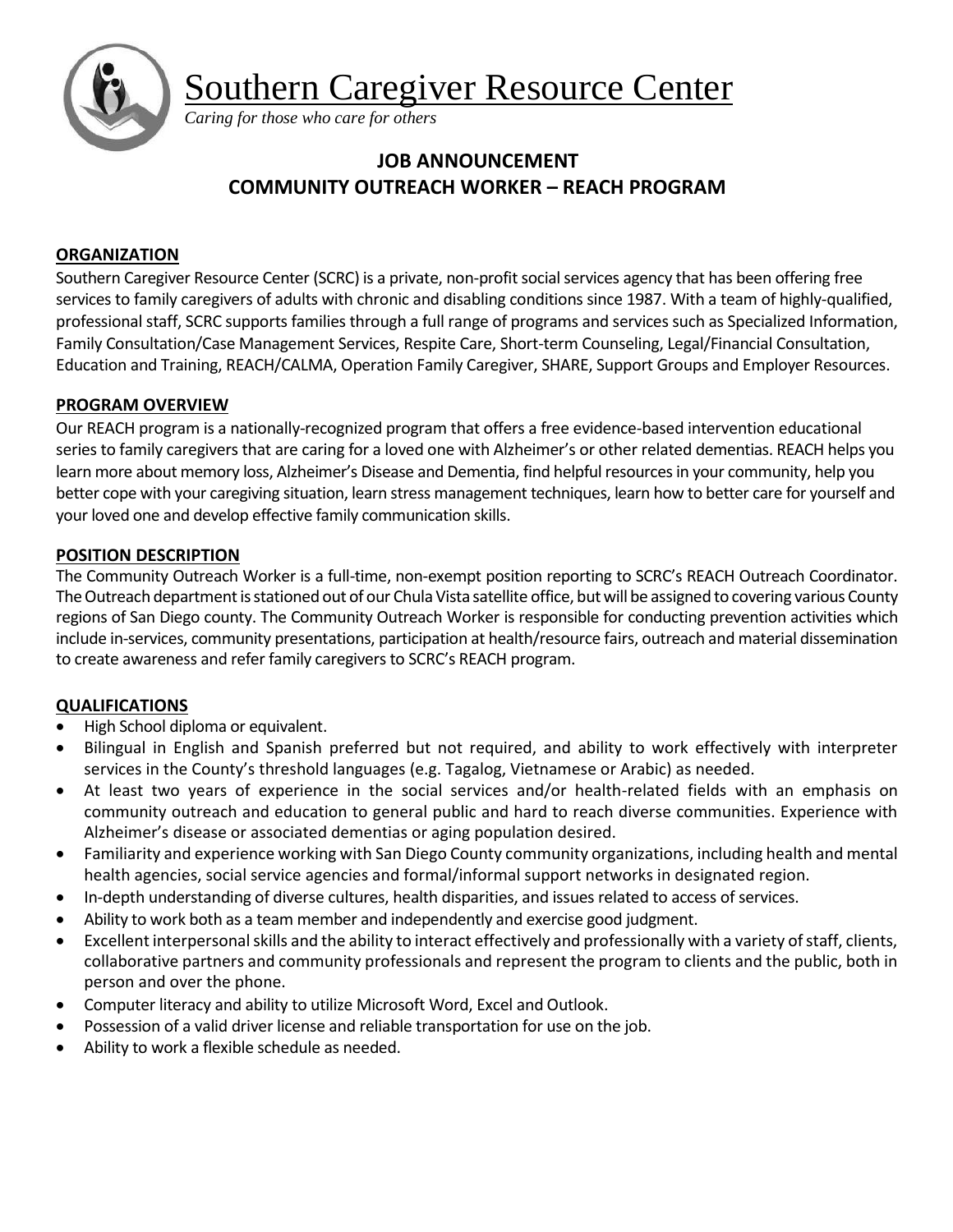### **PHYSICAL DEMANDS/WORK ENVIRONMENT**

While performing the duties of this job, the employee is occasionally required to stand, walk or sit for long periods of time. The employee may occasionally lift and/or move up to 20 pounds.

### **WORKING HOURS**

Position works 40 hours per week, typically Monday through Friday, however occasional nights and weekends may be necessary.

### **COMPENSATION AND BENEFITS**

\$15/hr., DOE. Your well-being matters at SCRC! Full-time employees have access to excellent benefits including generous paid time off, sick time, and 10 paid holidays. Exceptional health, dental, vision, EAP, 403b, and mileage reimbursement.

### **APPLICATION PROCESS**

Submit resume to Erica Reyes, REACH Outreach Coordinator, at ereyes@caregivercenter.org

While each department has their specific roles, our staff prides itself on working together to support the agency as a whole. Come be a part of a team where you can take pride in knowing that you are making a difference in your community and the people we serve!